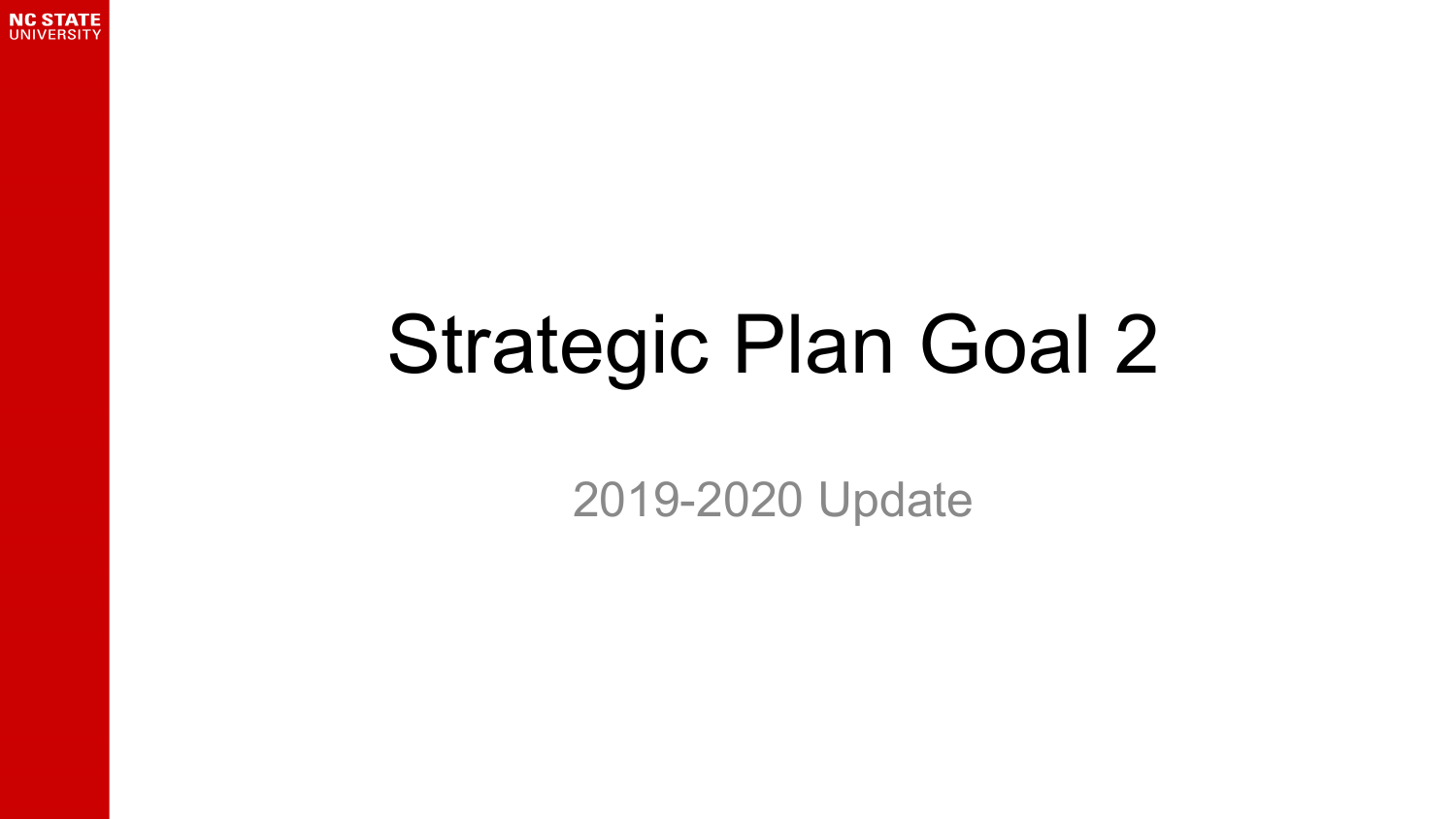

#### **1. Train all of our educators** in developing, delivering, and assessing the curriculum



Academy of Educators



Education Support Services

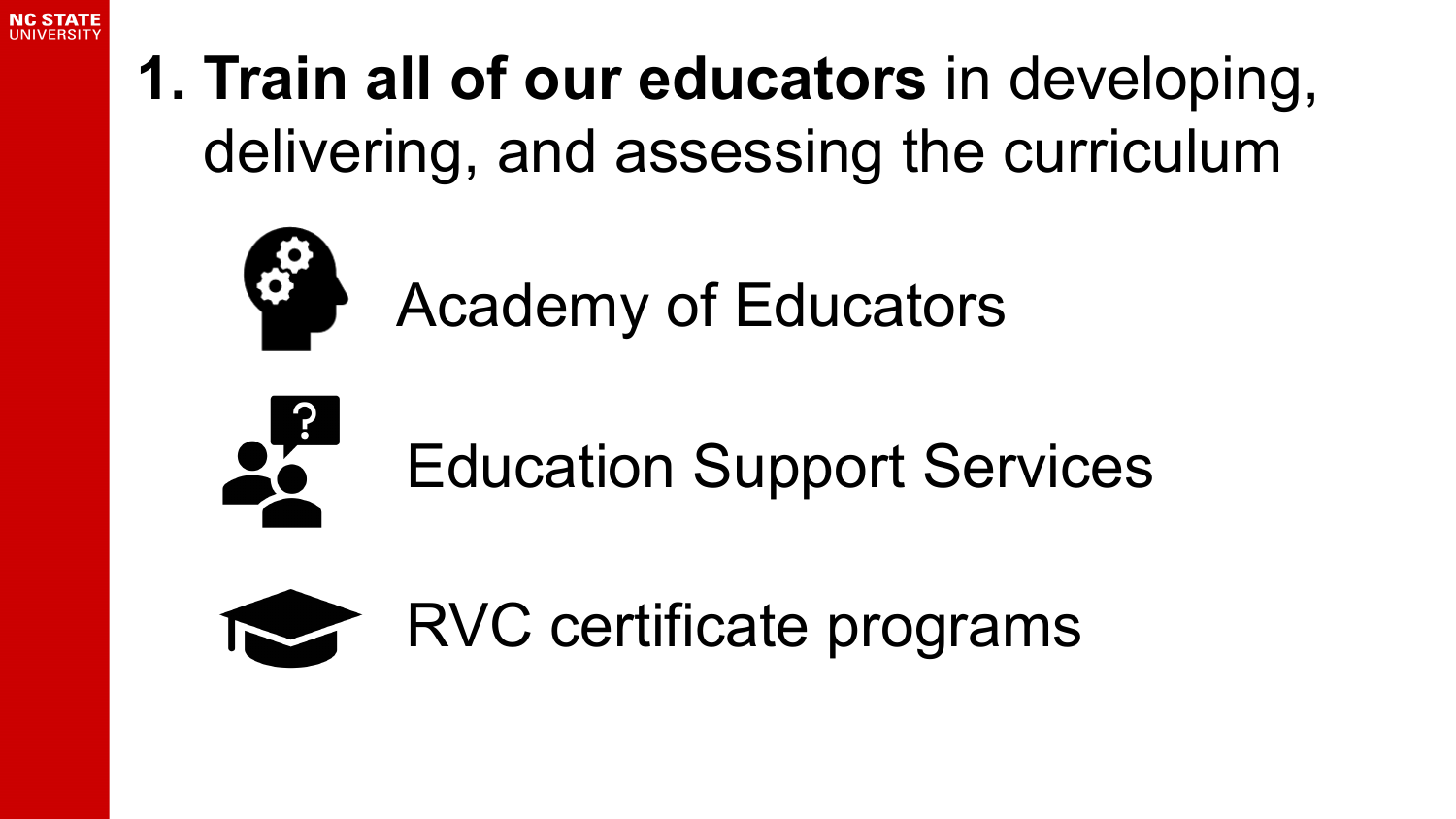

### Academy of Educators

- 123 members from across college
- Seminars, travel, research, journal clubs, online discussions, podcasts
- Concentrations:
	- Classroom teaching
	- Clinical teaching
	- Education Research Scholarship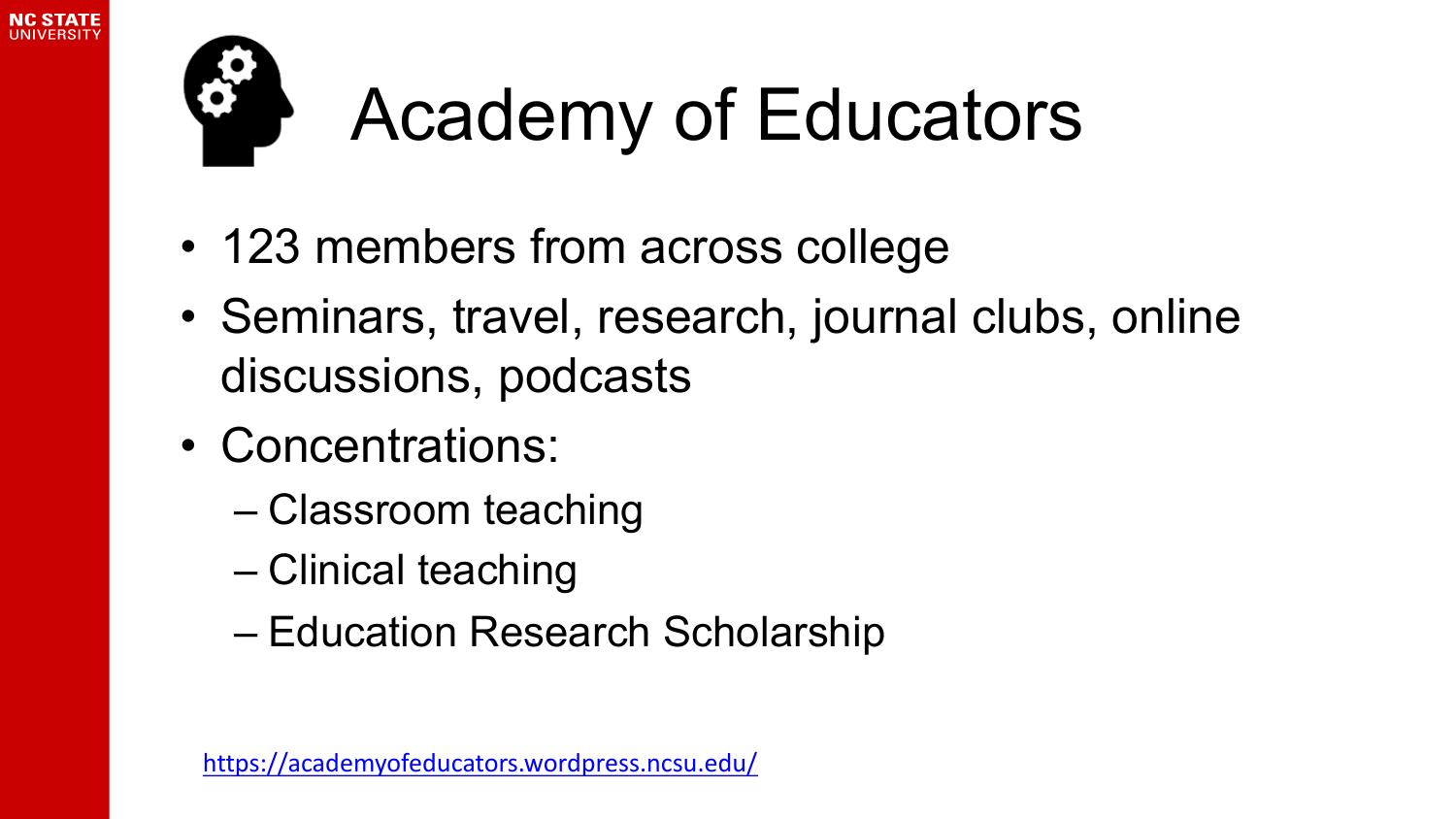



#### Academy of Educators









<https://academyofeducators.wordpress.ncsu.edu/>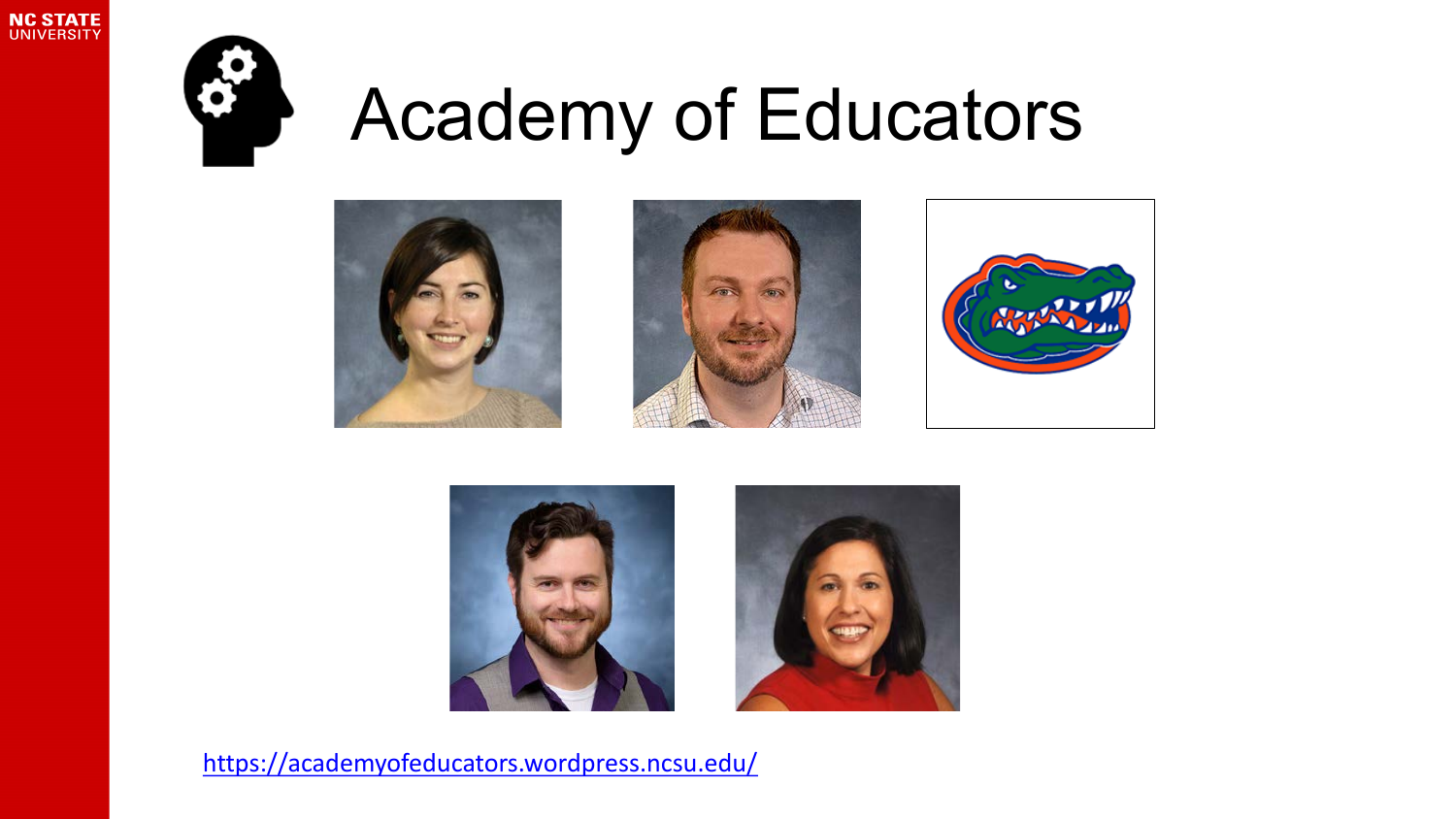



### Education Support Services

- Instructional design services
- Instructional support
- Technology support
- Online Training
- Video guides
- Video and podcast services











Benjamin Godwin Tami Slawter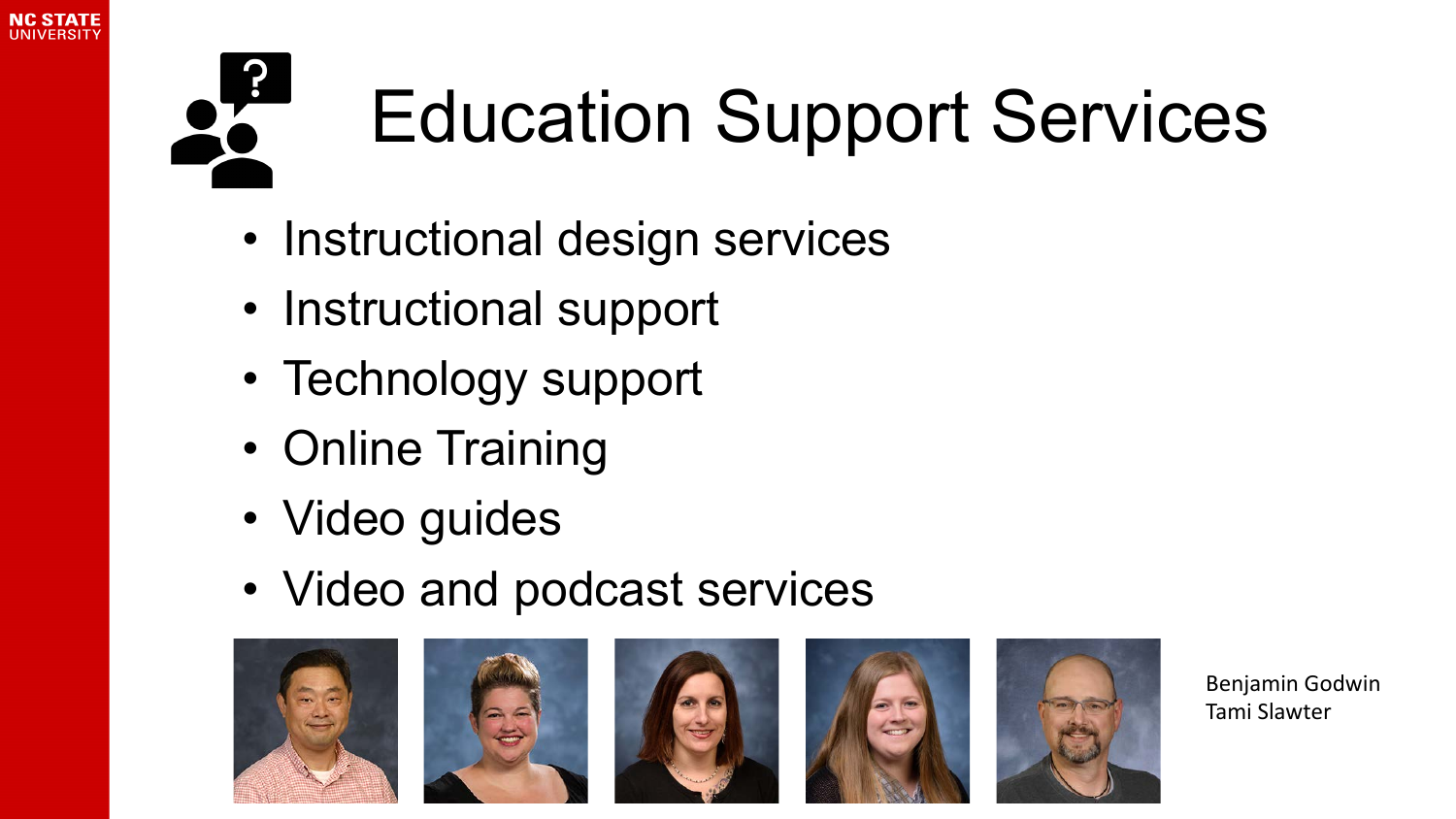

#### RVC Certificate Programs

















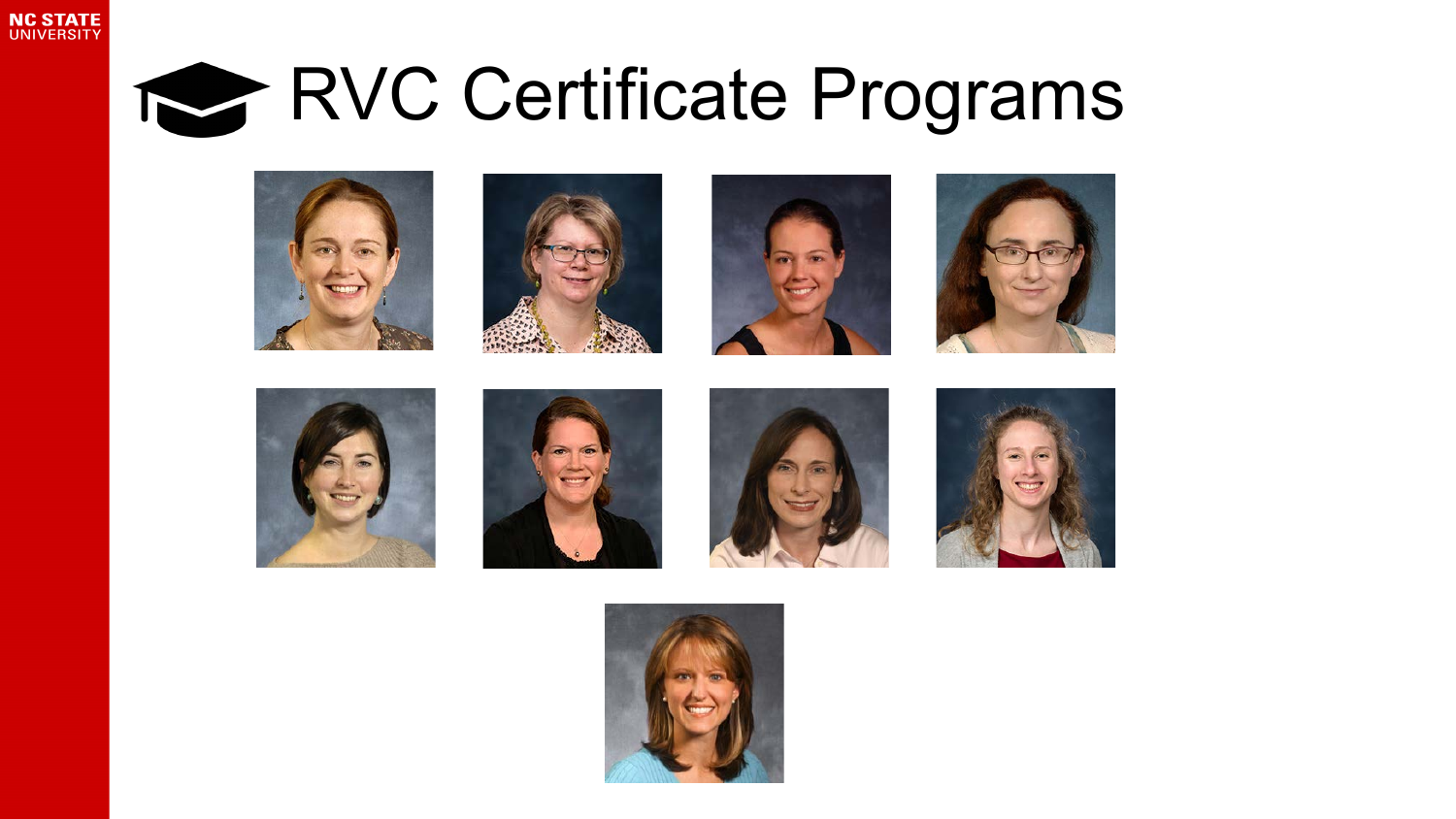

#### **2**. **Implement comprehensive curricular evaluation** to achieve an integrated educational program supporting critical thinking, clinical reasoning, and core competencies



**Curricular** Strategic Plan



**Curricular** Review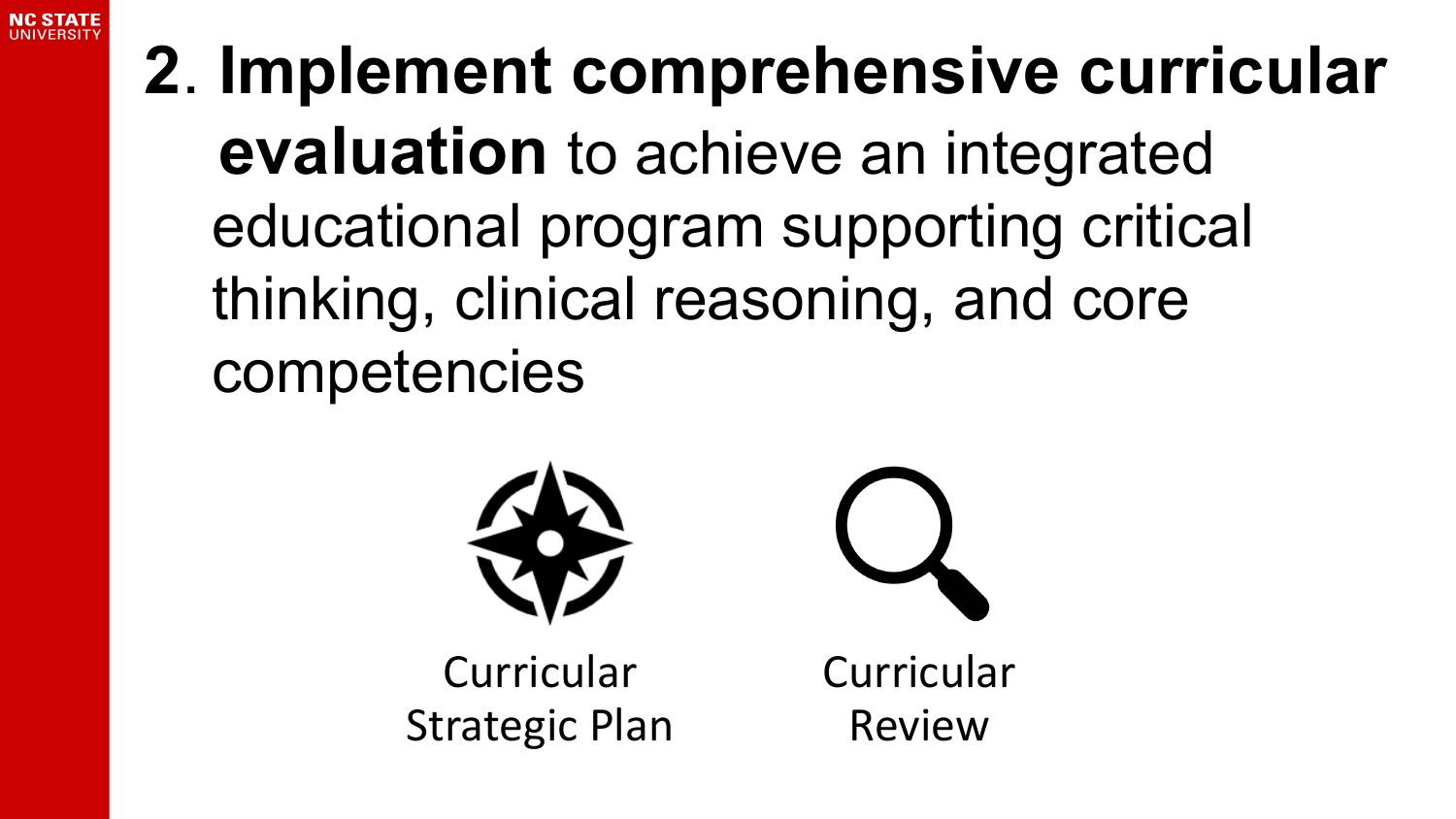# Curricular Strategic Plan

NC STATI

- 1. Define desired graduate outcomes, inclusive of knowledge, skills, and dispositions
- 2. Identify evidence that would reflect successful attainment of graduate outcomes
- 3. Define curricular characteristics that improve the likelihood that all students attain desired outcomes

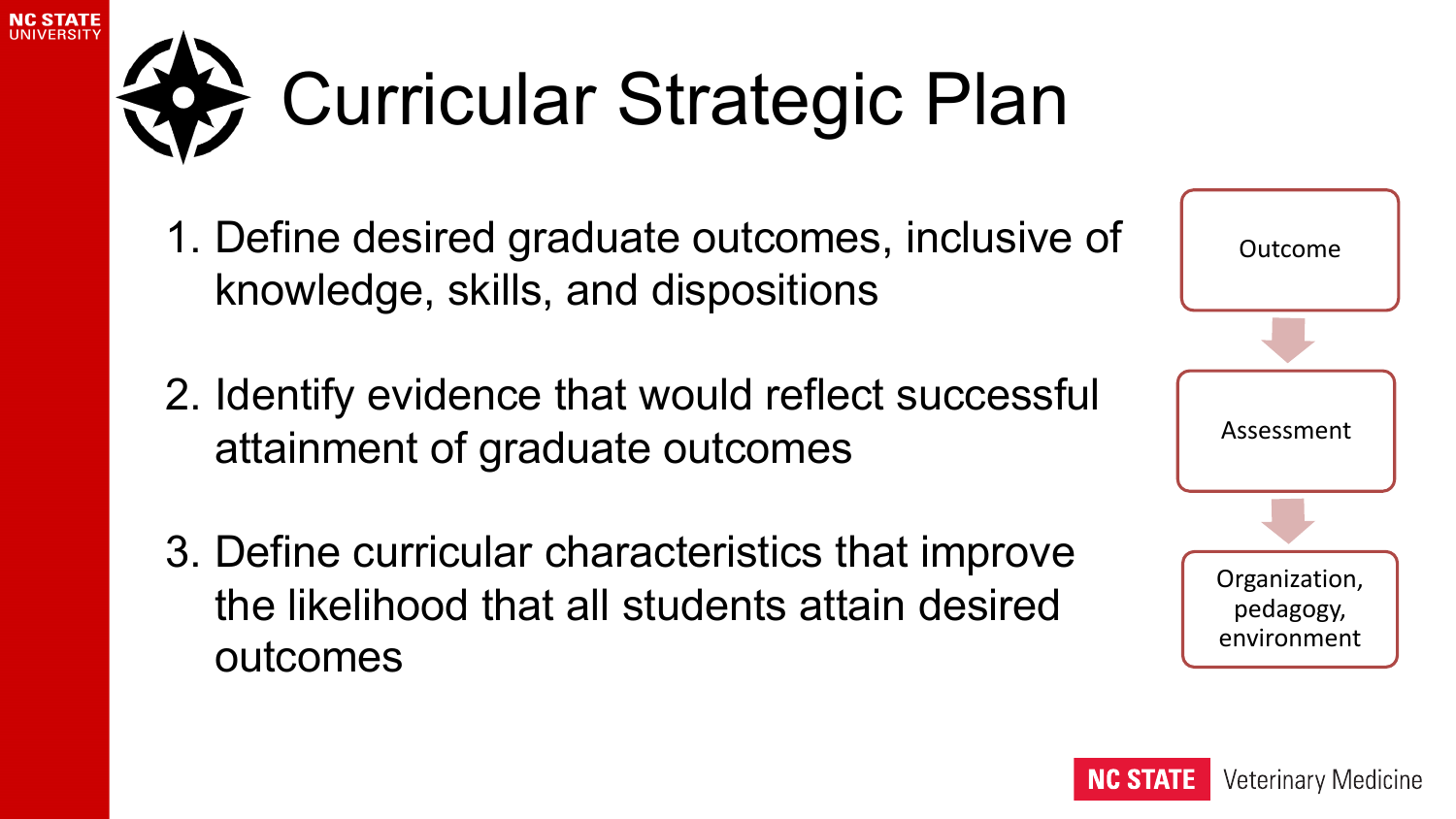

#### Curricular Characteristics



Curriculum determined by outcomes (learnercentered)

Content integrated vertically and horizontally



Core competency with opportunity for specialized proficiency



Purposeful integration of skills, knowledge, dispositions



Effective map to serve as reference

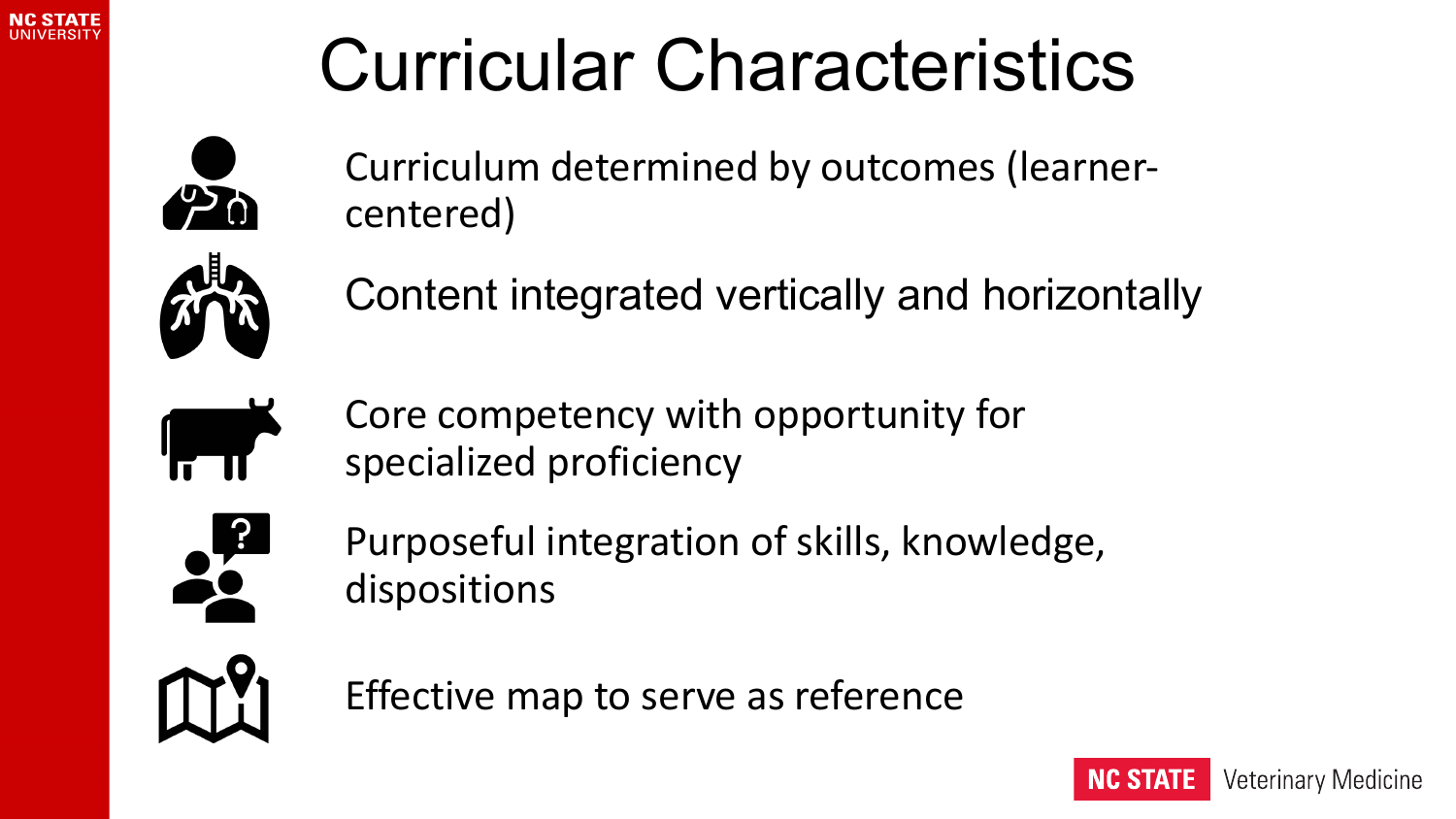

### Curricular Review

**To evaluate and determine strengths, weaknesses, and opportunities for the following dimensions:** 



**Curriculum**

Content

Duration

Management

Evaluation

Instructional Quality



**Educational Practices**

Learning outcomes Content alignment Pedagogy Effectiveness & efficiency



**Outcomes Assessment**

NAVLE

Graduate & employer feedback

Competency attainment Formative & Summative



**Student Experience** Engagement Support structures Wellness Climate/Culture

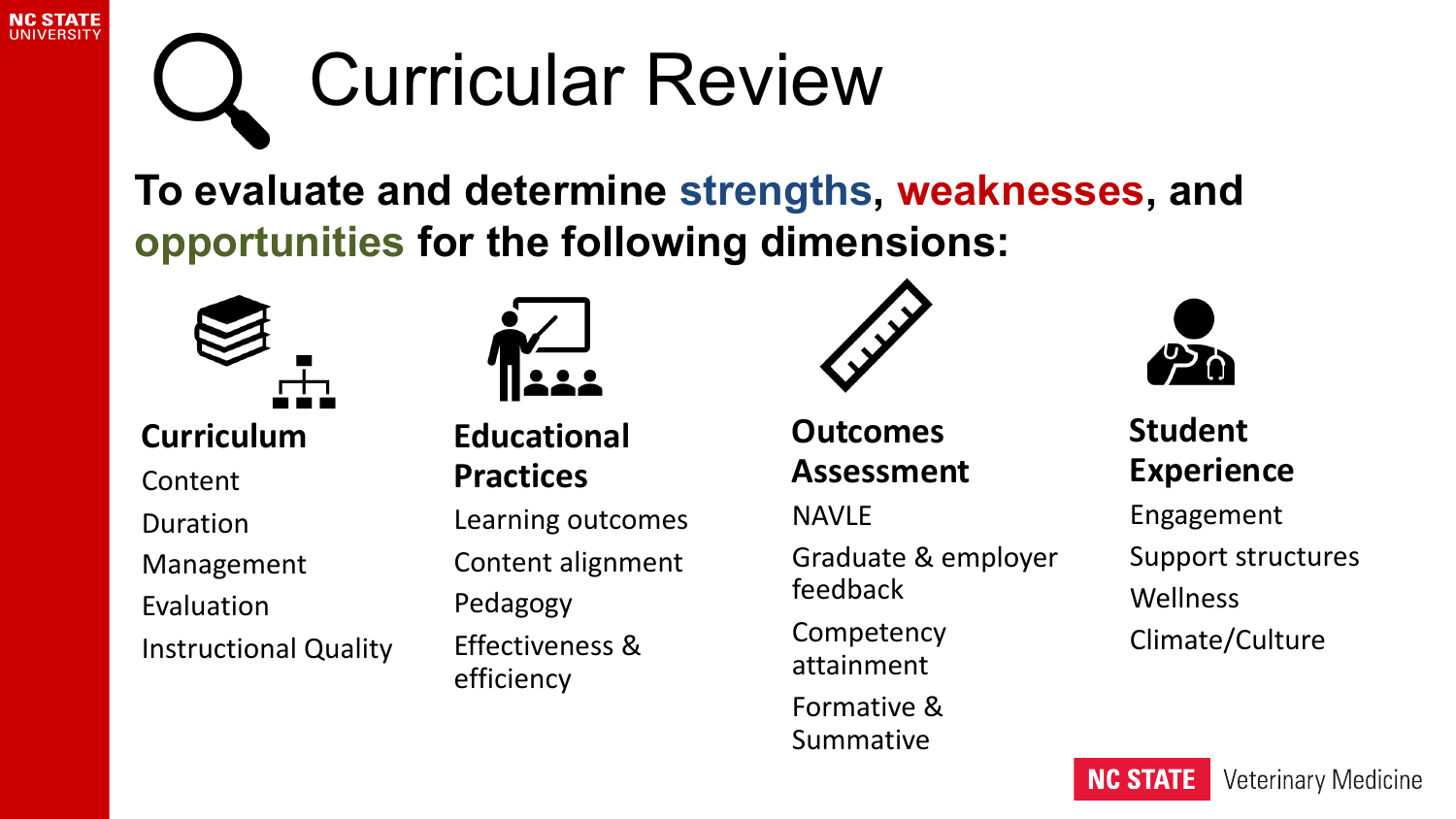## Curricular Review



- DoCS
- PHP

**NC STATE UNIVERSIT** 

- MBS
- Faculty Meeting
- Online at <https://csp.cvm.ncsu.edu/>



- Round tables
	- Faculty and staff
	- Students
- Online forums
- NCVMA Working Group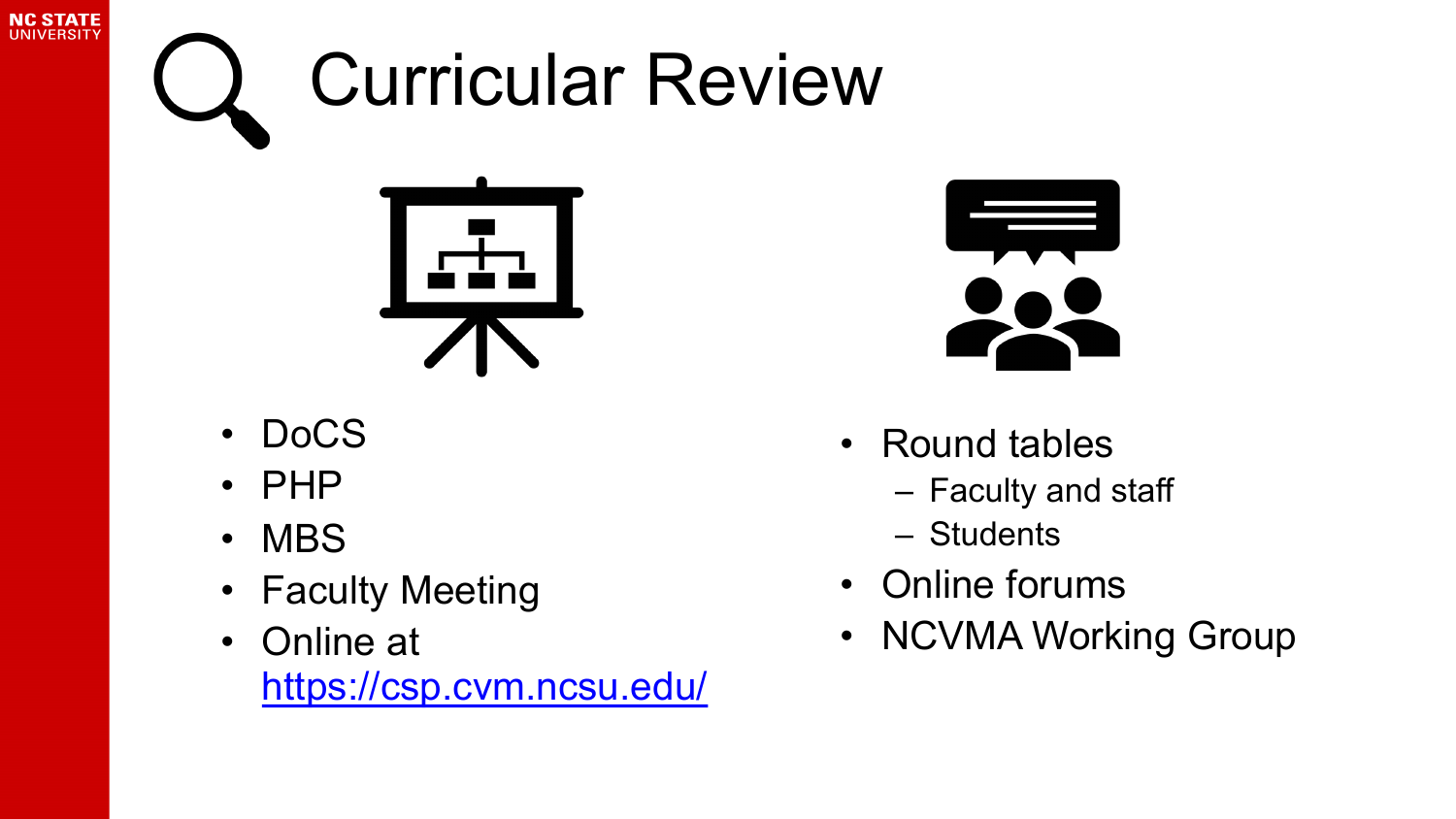

#### Timeline and Next Steps



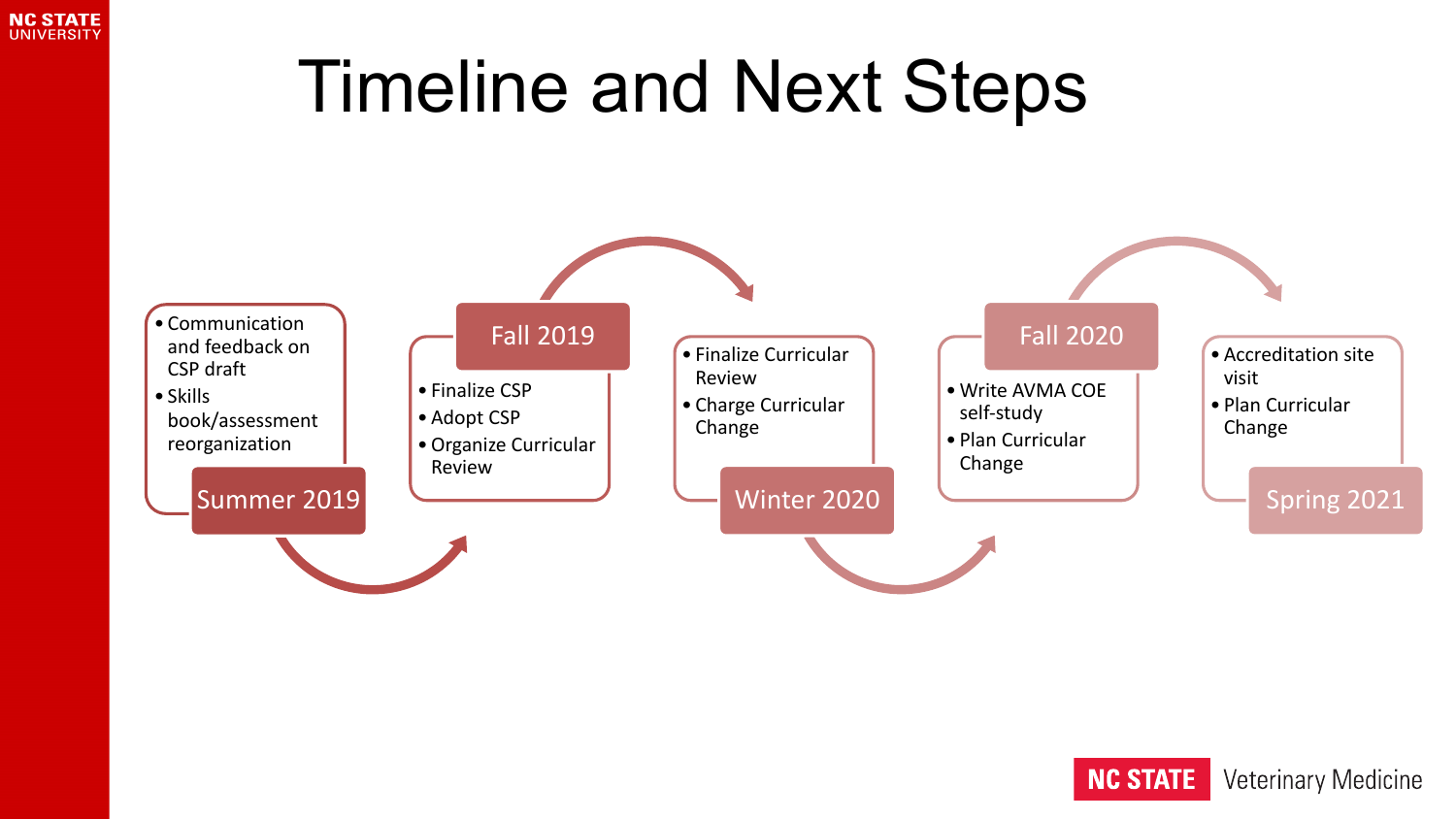

#### Clinical Course Evaluation

- FCCCE to review this spring
- Update to CRESS evaluation frameworks
	- Instructor evaluation
	- Course evaluation
	- –Student evaluation

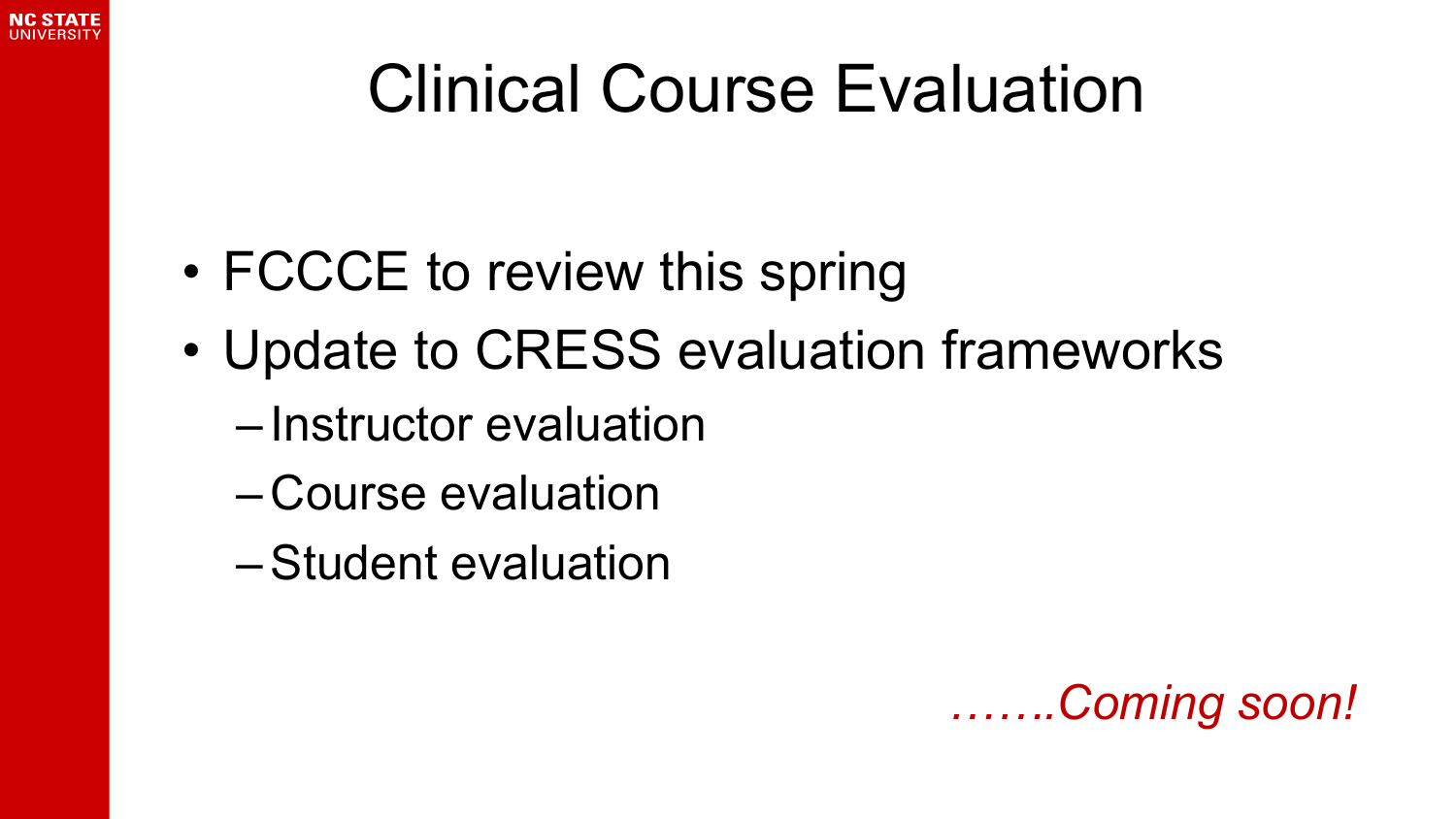

#### **3**. Create technological and analytical solutions to **manage, deliver,** and **assess** the curriculum and to **measure student performance**



Curriculum and Assessment Mapping



Student Performance Dashboard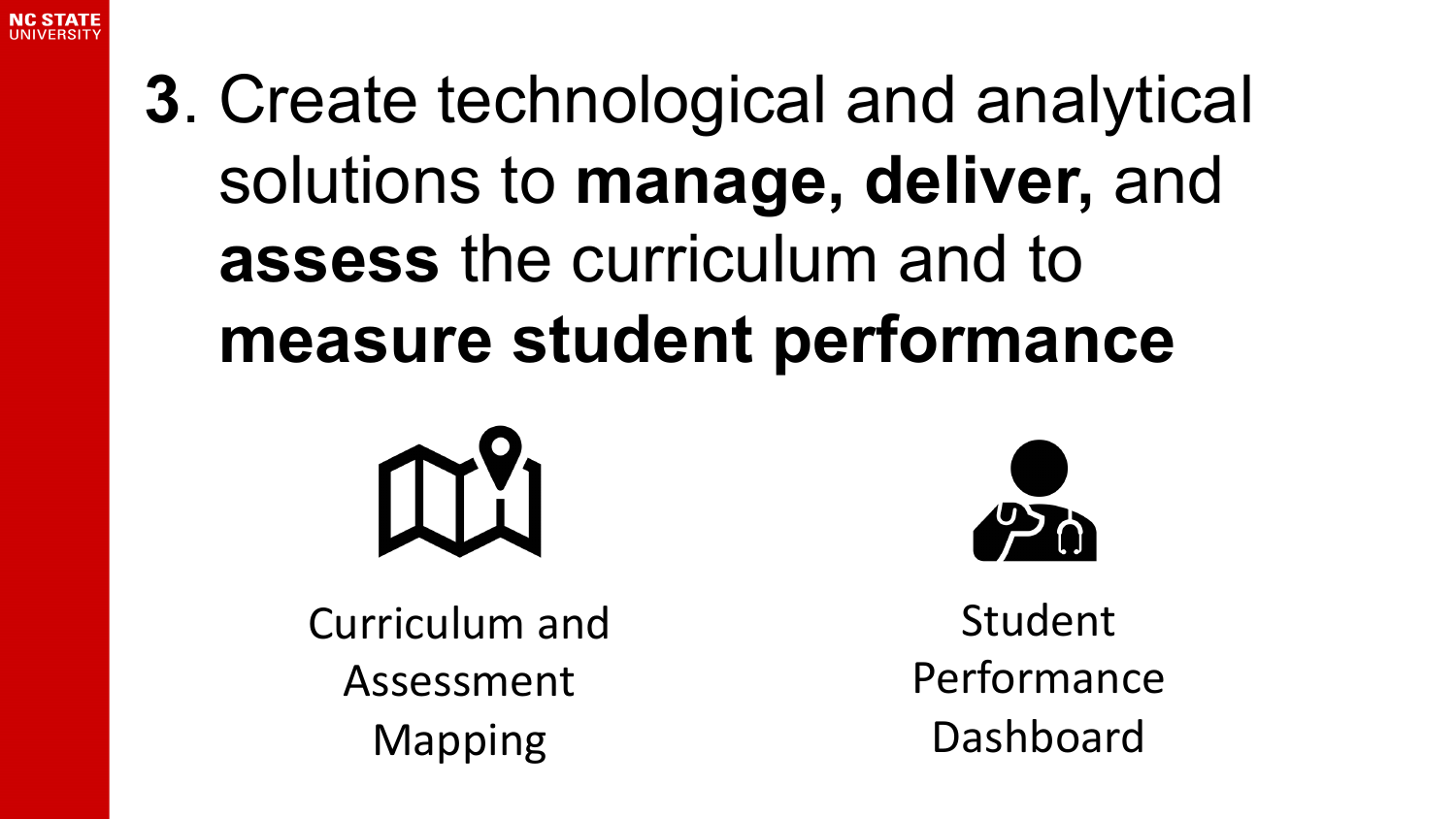



### Curriculum and Assessment Mapping

#### **Data Sources**

- Course-level learning outcomes
- MCQ questions
- Rubrics
- Technical skills

#### **Tagged to**

- AVMA competencies
- Course
- Species
- Discipline
- AAVMC framework
- Sequencing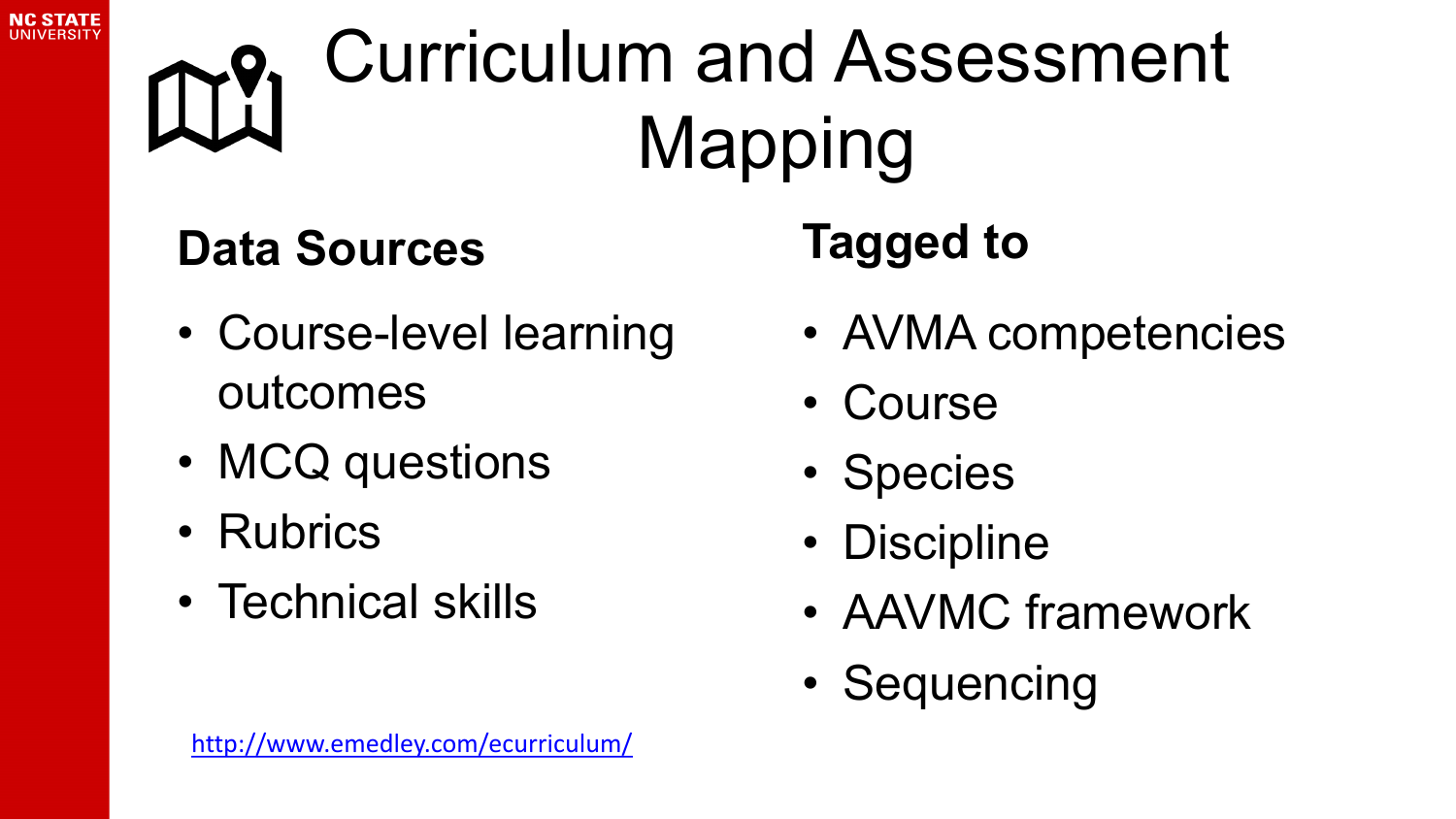



### Student Performance Dashboard

#### **Data Sources**

- SIS
- MCQ questions (Examsoft)
- Rubrics
- CRESS
- Tagging relationships

#### <http://www.emedley.com/ecurriculum/>

#### **Outputs**

- Individual student progress by competency
- Cohort performance
	- Year
	- Focus area
	- Other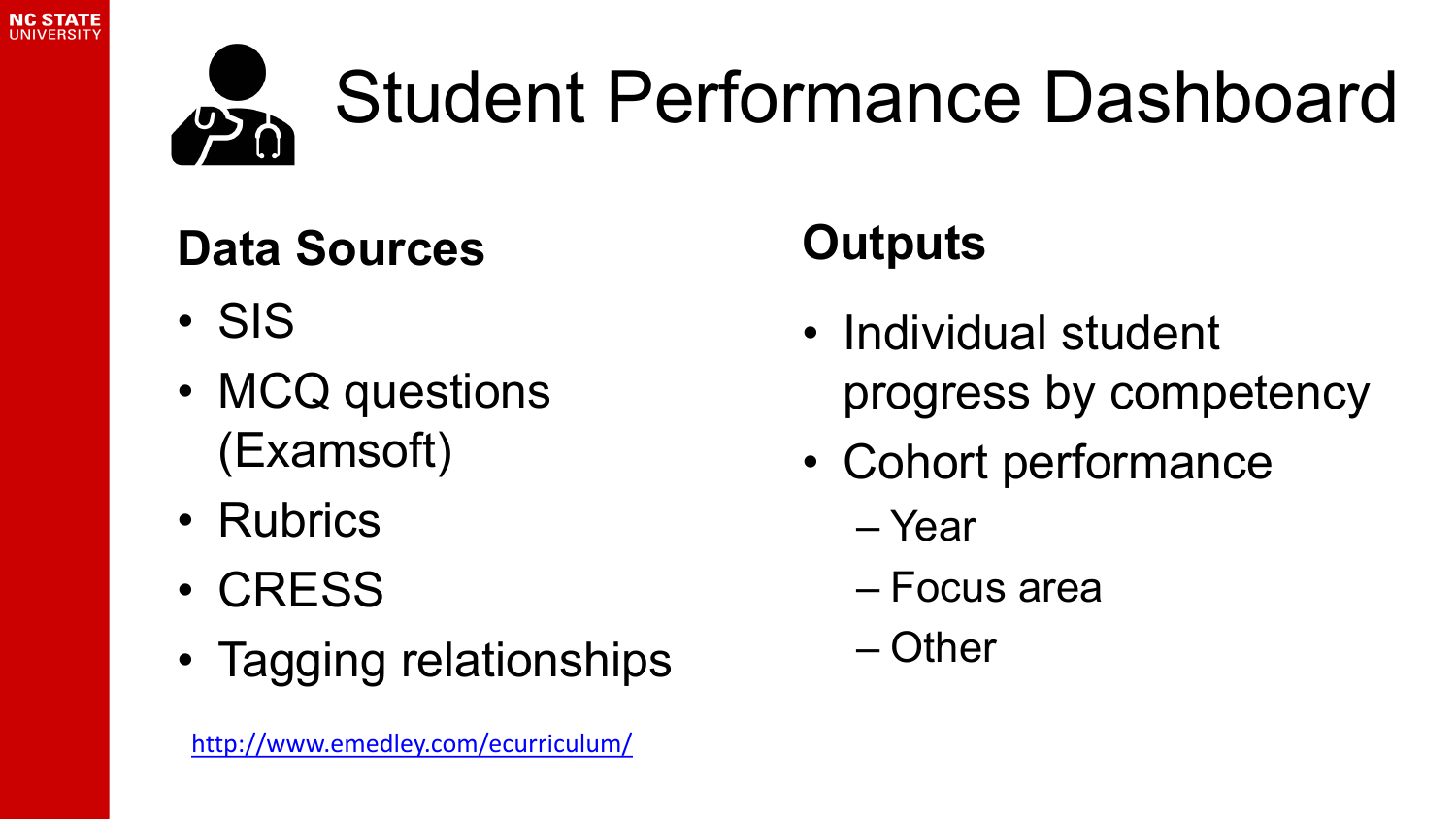#### 2019-2020 Plans

- Conclude and vote on curricular review
- Charge curricular revision initiative
- Complete curricular and assessment mapping
- Complete student performance dashboard
- Updated CRESS evaluation rollout—May 2020
- Advisor training and changes to years 1-2 advising

…..and get ready for accreditation